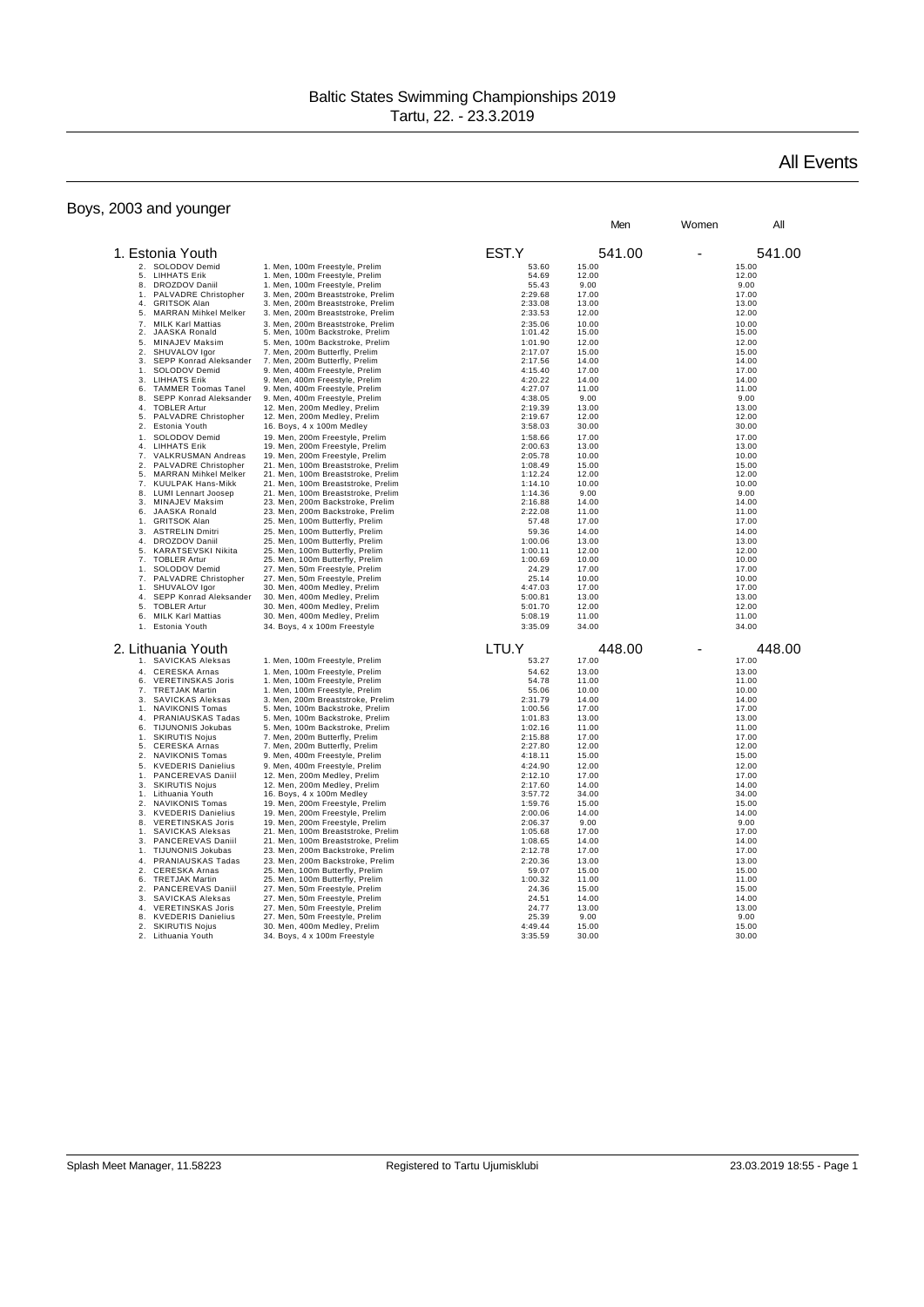|          | 3. Latvia Youth                                        |                                                                  | LAT.Y              | 253.00         | 253.00<br>-    |
|----------|--------------------------------------------------------|------------------------------------------------------------------|--------------------|----------------|----------------|
|          | 3. GORBACOVS Nikita                                    | 1. Men, 100m Freestyle, Prelim                                   | 54.13              | 14.00          | 14.00          |
|          | <b>GOLCVARTS Germans</b>                               | 3. Men, 200m Breaststroke, Prelim                                | 2:31.63            | 15.00          | 15.00          |
| 6.       | <b>KAKTINS Matiss</b>                                  | 3. Men, 200m Breaststroke, Prelim                                | 2:34.27            | 11.00          | 11.00          |
| 3.       | <b>PANFJOROVS Kirils</b>                               | 5. Men, 100m Backstroke, Prelim                                  | 1:01.50            | 14.00          | 14.00          |
| 4.<br>4. | <b>SUHANOVSKIS Deniss</b><br><b>MIKELSONS Kristaps</b> | 7. Men. 200m Butterfly, Prelim<br>9. Men, 400m Freestyle, Prelim | 2:25.74<br>4:21.18 | 13.00<br>13.00 | 13.00<br>13.00 |
|          | <b>AUDZEVICS Pauls</b>                                 | 9. Men, 400m Freestyle, Prelim                                   | 4:33.83            | 10.00          | 10.00          |
|          | <b>GORBACOVS Nikita</b>                                | 12. Men, 200m Medley, Prelim                                     | 2:16.51            | 15.00          | 15.00          |
| 3.       | Latvia Youth                                           | 16. Boys, 4 x 100m Medley                                        | 4:05.80            | 28.00          | 28.00          |
| 5.       | <b>GORBACOVS Nikita</b>                                | 19. Men, 200m Freestyle, Prelim                                  | 2:01.35            | 12.00          | 12.00          |
| 6.       | <b>ZUBKOVS Boriss</b>                                  | 19. Men, 200m Freestyle, Prelim                                  | 2:04.67            | 11.00          | 11.00          |
| 4.       | <b>GOLCVARTS Germans</b>                               | 21. Men, 100m Breaststroke, Prelim                               | 1:10.54            | 13.00          | 13.00          |
| 6.       | <b>KAKTINS Matiss</b>                                  | 21. Men, 100m Breaststroke, Prelim                               | 1:12.29            | 11.00          | 11.00          |
| 2.       | <b>MIKELSONS Kristaps</b>                              | 23. Men, 200m Backstroke, Prelim                                 | 2:14.09            | 15.00          | 15.00          |
| 5.       | <b>PANFJOROVS Kirils</b>                               | 23. Men, 200m Backstroke, Prelim                                 | 2:21.15            | 12.00          | 12.00          |
| 8.       | <b>SUHANOVSKIS Deniss</b>                              | 25. Men, 100m Butterfly, Prelim                                  | 1:02.94            | 9.00           | 9.00           |
| 5.       | <b>GORBACOVS Nikita</b>                                | 27. Men, 50m Freestyle, Prelim                                   | 25.03              | 12.00          | 12.00          |
| 6.       | <b>ADAMSONS Karlis</b>                                 | 27. Men, 50m Freestyle, Prelim                                   | 25.13              | 11.00          | 11.00          |
| 3.       | <b>MIKELSONS Kristaps</b>                              | 30. Men. 400m Medlev. Prelim                                     | 4:51.31            | 14.00          | 14.00          |

### Girls, 2004 and younger

| 1. ZIRK Heleri<br>2. Women, 200m Freestyle, Prelim<br>2:13.20<br>17.00<br>17.00                      |  |
|------------------------------------------------------------------------------------------------------|--|
| POGODINA Jekaterina<br>2.<br>2. Women, 200m Freestyle, Prelim<br>2:13.89<br>15.00<br>15.00           |  |
| <b>VIIDING Elisabeth</b><br>3.<br>2. Women, 200m Freestyle, Prelim<br>2:16.30<br>14.00<br>14.00      |  |
| AABRAMS Evalotta Victoria 2. Women, 200m Freestyle, Prelim<br>2:17.25<br>13.00<br>13.00<br>4.        |  |
| <b>KUEBAR Kirke</b><br>2. Women, 200m Freestyle, Prelim<br>9.00<br>9.00<br>2:18.49<br>8.             |  |
| JEFIMOVA Eneli<br>4. Women, 100m Breaststroke, Prelim<br>1:13.76<br>17.00<br>17.00<br>1.             |  |
| 1:18.58<br>13.00<br>RASMANN Simona<br>4. Women, 100m Breaststroke, Prelim<br>13.00<br>4.             |  |
| VORONTSOVA Jekaterina<br>1:18.94<br>12.00<br>12.00<br>5.<br>4. Women, 100m Breaststroke, Prelim      |  |
| GUDOVSKAJA Anita<br>4. Women, 100m Breaststroke, Prelim<br>1:21.51<br>10.00<br>10.00<br>7.           |  |
| VALDMAA Laura-Liis<br>2:23.08<br>17.00<br>17.00<br>6. Women, 200m Backstroke, Prelim<br>1.           |  |
| 2. VITSUT Laura<br>2:28.56<br>15.00<br>6. Women, 200m Backstroke, Prelim<br>15.00                    |  |
| <b>TREIAL Elis</b><br>2:30.69<br>12.00<br>12.00<br>5.<br>6. Women, 200m Backstroke, Prelim           |  |
| TIMOFEJEVA Polina<br>8. Women, 100m Butterfly, Prelim<br>1:07.57<br>14.00<br>14.00<br>3.             |  |
| 1:08.84<br>11.00<br><b>RANNAMETS Brita</b><br>8. Women, 100m Butterfly, Prelim<br>11.00              |  |
| 6.                                                                                                   |  |
| $\overline{2}$<br>POGODINA Jekaterina<br>10. Women, 50m Freestyle, Prelim<br>28.26<br>15.00<br>15.00 |  |
| <b>RANNAMETS Brita</b><br>10. Women, 50m Freestyle, Prelim<br>28.49<br>12.00<br>12.00<br>5.          |  |
| <b>KUEBAR Kirke</b><br>10. Women, 50m Freestyle, Prelim<br>28.70<br>9.00<br>8.<br>9.00               |  |
| <b>ZIRK Heleri</b><br>13. Women, 400m Medley, Prelim<br>5:22.92<br>17.00<br>1.<br>17.00              |  |
| <b>KUEBAR Johanna</b><br>13. Women, 400m Medley, Prelim<br>5:28.67<br>15.00<br>2.<br>15.00           |  |
| <b>MAAS Mari-Liis</b><br>13. Women, 400m Medley, Prelim<br>5:34.91<br>13.00<br>13.00<br>4.           |  |
| Estonia Youth<br>34.00<br>34.00<br>17. Girls, 4 x 100m Freestyle<br>4:04.10<br>1.                    |  |
| <b>ZIRK Heleri</b><br>18. Women, 100m Freestyle, Prelim<br>1:00.96<br>17.00<br>17.00<br>1.           |  |
| ROOS Aurelia<br>18. Women, 100m Freestyle, Prelim<br>1:01.19<br>15.00<br>15.00<br>2.                 |  |
| POGODINA Jekaterina<br>1:01.69<br>14.00<br>14.00<br>3.<br>18. Women, 100m Freestyle, Prelim          |  |
| <b>RANNAMETS Brita</b><br>18. Women, 100m Freestyle, Prelim<br>1:01.96<br>12.00<br>12.00<br>5.       |  |
| 9.00<br>9.00<br>8.<br><b>VIIDING Elisabeth</b><br>18. Women, 100m Freestyle, Prelim<br>1:02.50       |  |
| <b>JEFIMOVA Eneli</b><br>20. Women, 200m Breaststroke, Prelim<br>2:41.60<br>17.00<br>17.00<br>1.     |  |
| VORONTSOVA Jekaterina<br>20. Women, 200m Breaststroke, Prelim<br>2:52.56<br>14.00<br>14.00<br>3.     |  |
| 13.00<br><b>KUEBAR Johanna</b><br>20. Women, 200m Breaststroke, Prelim<br>2:52.67<br>13.00<br>4.     |  |
| VALDMAA Laura-Liis<br>1:04.76<br>17.00<br>17.00<br>22. Women, 100m Backstroke, Prelim<br>1.          |  |
| 13.00<br>4. VITSUT Laura<br>22. Women, 100m Backstroke, Prelim<br>1:09.30<br>13.00                   |  |
| <b>TREIAL Elis</b><br>22. Women, 100m Backstroke, Prelim<br>1:10.27<br>12.00<br>12.00<br>5.          |  |
| GUDOVSKAJA Anita<br>11.00<br>22. Women, 100m Backstroke, Prelim<br>1:10.32<br>11.00<br>6.            |  |
| ROOS Aurelia<br>10.00<br>10.00<br>22. Women, 100m Backstroke, Prelim<br>1:10.45<br>7.                |  |
| <b>VIIDING Elisabeth</b><br>1:11.93<br>9.00<br>9.00<br>22. Women, 100m Backstroke, Prelim<br>8.      |  |
| TIMOFEJEVA Polina<br>2:33.52<br>17.00<br>24. Women, 200m Butterfly, Prelim<br>17.00<br>1.            |  |
| <b>TOKOVENKO Lisett</b><br>3:06.77<br>12.00<br>5.<br>24. Women, 200m Butterfly, Prelim<br>12.00      |  |
| <b>ZIRK Heleri</b><br>26. Women, 400m Freestyle, Prelim<br>4:41.34<br>17.00<br>17.00<br>1.           |  |
| AABRAMS Evalotta Victoria 26. Women, 400m Freestyle, Prelim<br>4:52.40<br>15.00<br>15.00<br>2.       |  |
| 2:32.76<br>17.00<br><b>KUEBAR Johanna</b><br>29. Women, 200m Medley, Prelim<br>17.00<br>1.           |  |
| GUDOVSKAJA Anita<br>2:34.97<br>12.00<br>5.<br>29. Women, 200m Medley, Prelim<br>12.00                |  |
| VITSUT Laura<br>2:37.24<br>9.00<br>9.00<br>8.<br>29. Women, 200m Medley, Prelim                      |  |
| 2.<br>Estonia Youth<br>33. Girls, 4 x 100m Medley<br>4:30.27<br>30.00<br>30.00                       |  |

Men Women All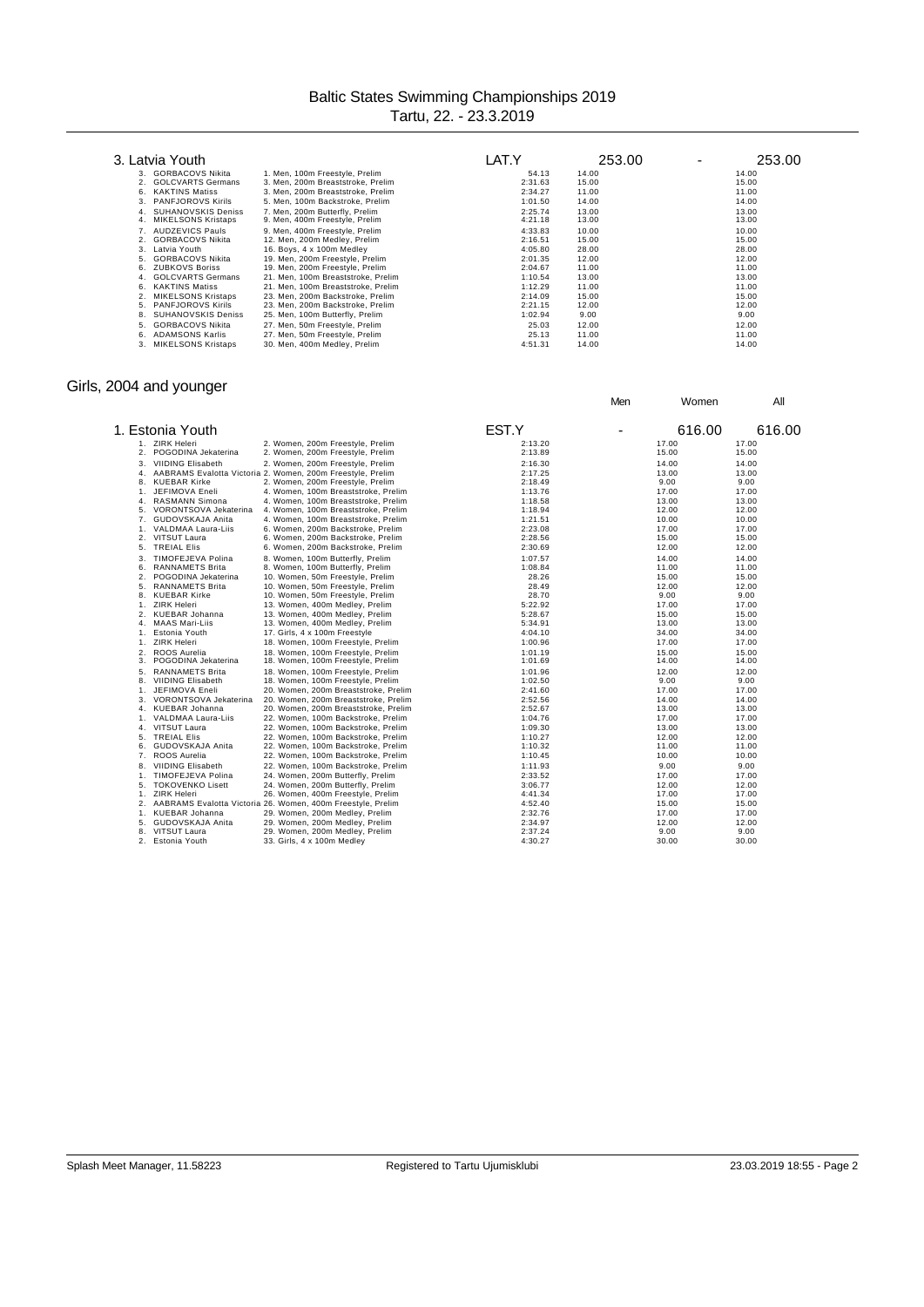| 2. Lithuania Youth                                           |                                                                                                | LTU.Y              | 420.00         | 420.00         |
|--------------------------------------------------------------|------------------------------------------------------------------------------------------------|--------------------|----------------|----------------|
| 6. CHAFIZOVA Anastasija                                      | 2. Women, 200m Freestyle, Prelim                                                               | 2:17.50            | 11.00          | 11.00          |
| 7. ZIGMANTAITE Urte                                          | 2. Women, 200m Freestyle, Prelim                                                               | 2:18.08            | 10.00          | 10.00          |
| 2.<br>MOTIEJAITYTE Mija                                      | 4. Women, 100m Breaststroke, Prelim                                                            | 1:14.30            | 15.00          | 15.00          |
| NAUJOKAITE Austeja<br>3.                                     | 4. Women, 100m Breaststroke, Prelim                                                            | 1:18.24            | 14.00          | 14.00          |
| LETUKAITE Liveta<br>4.<br><b>BUDRYTE Kamile</b><br>6.        | 6. Women. 200m Backstroke. Prelim<br>6. Women, 200m Backstroke, Prelim                         | 2:30.00<br>2:41.16 | 13.00<br>11.00 | 13.00<br>11.00 |
| <b>KERSEVICIUTE Radvile</b><br>1.                            | 8. Women, 100m Butterfly, Prelim                                                               | 1:06.02            | 17.00          | 17.00          |
| 2.<br><b>JOCIUTE Auguste</b>                                 | 8. Women, 100m Butterfly, Prelim                                                               | 1:07.48            | 15.00          | 15.00          |
| <b>SKRODENYTE Giedre</b><br>5.                               | 8. Women, 100m Butterfly, Prelim                                                               | 1:08.08            | 12.00          | 12.00          |
| SLIBURYTE Laura<br>1.                                        | 10. Women, 50m Freestyle, Prelim                                                               | 27.56              | 17.00          | 17.00          |
| JOTAUTE Gerda<br>3.                                          | 10. Women, 50m Freestyle, Prelim                                                               | 28.27              | 14.00          | 14.00          |
| ZIGMANTAITE Urte<br>4.<br><b>JOCIUTE Auguste</b><br>3.       | 10. Women, 50m Freestyle, Prelim<br>13. Women, 400m Medley, Prelim                             | 28.44<br>5:29.32   | 13.00<br>14.00 | 13.00<br>14.00 |
| ROMANOVSKAJA Marija<br>6.                                    | 13. Women, 400m Medley, Prelim                                                                 | 5:42.38            | 11.00          | 11.00          |
| Lithuania Youth<br>2.                                        | 17. Girls, 4 x 100m Freestyle                                                                  | 4:06.61            | 30.00          | 30.00          |
| <b>SLIBURYTE Laura</b><br>4.                                 | 18. Women, 100m Freestyle, Prelim                                                              | 1:01.94            | 13.00          | 13.00          |
| 6.<br>ZIGMANTAITE Urte                                       | 18. Women, 100m Freestyle, Prelim                                                              | 1:02.36            | 11.00          | 11.00          |
| <b>KONDRASKAITE Patricija</b><br>7.                          | 18. Women, 100m Freestyle, Prelim                                                              | 1:02.49            | 10.00          | 10.00          |
| 2.<br>MOTIEJAITYTE Mija                                      | 20. Women, 200m Breaststroke, Prelim                                                           | 2:47.38            | 15.00          | 15.00          |
| NAUJOKAITE Austeja<br>5.                                     | 20. Women, 200m Breaststroke, Prelim                                                           | 2:53.14            | 12.00          | 12.00          |
| 2. LETUKAITE Liveta                                          | 22. Women, 100m Backstroke, Prelim                                                             | 1:08.33            | 15.00          | 15.00          |
| <b>KERSEVICIUTE Radvile</b><br>2.                            | 24. Women, 200m Butterfly, Prelim                                                              | 2:35.67            | 15.00          | 15.00          |
| <b>SKRODENYTE Giedre</b><br>3.                               | 24. Women, 200m Butterfly, Prelim                                                              | 2:43.41            | 14.00          | 14.00          |
| 3.<br><b>BUROKAITE Gabriele</b>                              | 26. Women, 400m Freestyle, Prelim                                                              | 4:54.29            | 14.00          | 14.00          |
| <b>KONDRASKAITE Patricija</b><br>4.                          | 26. Women, 400m Freestyle, Prelim                                                              | 4:56.44            | 13.00          | 13.00          |
| ZIGMANTAITE Urte<br>3.                                       | 29. Women, 200m Medley, Prelim                                                                 | 2:33.86            | 14.00          | 14.00          |
| <b>JOCIUTE Auguste</b><br>4.                                 | 29. Women, 200m Medley, Prelim                                                                 | 2:34.32            | 13.00          | 13.00          |
| <b>KERSEVICIUTE Radvile</b><br>7.                            | 29. Women, 200m Medley, Prelim                                                                 | 2:37.04            | 10.00          | 10.00          |
| 1. Lithuania Youth                                           | 33. Girls, 4 x 100m Medley                                                                     | 4:29.70            | 34.00          | 34.00          |
| 3. Latvia Youth                                              |                                                                                                | LAT.Y              | 235.00         | 235.00         |
| 5. ZVIGURE Patricija                                         | 2. Women, 200m Freestyle, Prelim                                                               | 2:17.39            | 12.00          | 12.00          |
| <b>GRJUNBERGA Gertrude</b><br>6.                             | 4. Women, 100m Breaststroke, Prelim                                                            | 1:20.15            | 11.00          | 11.00          |
| 8. BABINA Marija                                             | 4. Women, 100m Breaststroke, Prelim                                                            | 1:22.22            | 9.00           | 9.00           |
| OZOLA Elizabete Paula<br>3.<br><b>FERSTA Elizabete</b><br>4. | 6. Women, 200m Backstroke, Prelim<br>8. Women, 100m Butterfly, Prelim                          | 2:29.53<br>1:08.05 | 14.00<br>13.00 | 14.00<br>13.00 |
| 7.<br>SAVCENKO Jelizaveta                                    | 8. Women, 100m Butterfly, Prelim                                                               | 1:13.11            | 10.00          | 10.00          |
|                                                              |                                                                                                |                    |                |                |
| 6.<br>SAVCENKO Jelizaveta<br>6.                              | SVIATKINA Margaryta Alena 10. Women, 50m Freestyle, Prelim<br>10. Women, 50m Freestyle, Prelim | 28.67<br>28.67     | 11.00<br>11.00 | 11.00<br>11.00 |
| <b>GRJUNBERGA Gertrude</b><br>5.                             | 13. Women, 400m Medley, Prelim                                                                 | 5:41.93            | 12.00          | 12.00          |
| Latvia Youth<br>3.                                           | 17. Girls, 4 x 100m Freestyle                                                                  | 4:12.21            | 28.00          | 28.00          |
| 6.<br><b>BABINA Marija</b>                                   | 20. Women, 200m Breaststroke, Prelim                                                           | 3:04.42            | 11.00          | 11.00          |
| OZOLA Elizabete Paula<br>3.                                  | 22. Women, 100m Backstroke, Prelim                                                             | 1:08.68            | 14.00          | 14.00          |
| <b>FERSTA Elizabete</b><br>4.                                | 24. Women, 200m Butterfly, Prelim                                                              | 2:48.53            | 13.00          | 13.00          |
| 5.                                                           | GAIDAMANOVA Jekaterina 26. Women, 400m Freestyle, Prelim                                       | 4:58.14            | 12.00          | 12.00          |
| <b>ZVIGURE Patricija</b><br>2.                               | 29. Women, 200m Medley, Prelim                                                                 | 2:33.08            | 15.00          | 15.00          |
| <b>GRJUNBERGA Gertrude</b><br>6.                             | 29. Women, 200m Medley, Prelim                                                                 | 2:36.44            | 11.00          | 11.00          |
| 3. Latvia Youth                                              | 33. Girls, 4 x 100m Medley                                                                     | 4:38.25            | 28.00          | 28.00          |

### Boys, YOB 2001 - 2002

|                | 1. Estonia Junior          |                                    | EST.JR  | 497.00 | 497.00 |
|----------------|----------------------------|------------------------------------|---------|--------|--------|
|                | 4. AHTIAINEN Alex          | 1. Men, 100m Freestyle, Prelim     | 53.43   | 13.00  | 13.00  |
|                | 7. LOOKENE Rain Rasmus     | 1. Men. 100m Freestyle, Prelim     | 54.35   | 10.00  | 10.00  |
|                | 8. HELDE Kaspar            | 1. Men, 100m Freestyle, Prelim     | 54.72   | 9.00   | 9.00   |
|                | 1. PISARENKO Nikita        | 3. Men, 200m Breaststroke, Prelim  | 2:20.54 | 17.00  | 17.00  |
| 6.             | ROZENKOV Ilia              | 3. Men. 200m Breaststroke, Prelim  | 2:29.33 | 11.00  | 11.00  |
|                | 7. KASK Gregory            | 3. Men, 200m Breaststroke, Prelim  | 2:32.44 | 10.00  | 10.00  |
| 8.             | ROOSIMAA Aleksander        | 3. Men. 200m Breaststroke, Prelim  | 2:34.90 | 9.00   | 9.00   |
|                | 4. VIIRPUU Jan Joonas      | 5. Men, 100m Backstroke, Prelim    | 1:01.22 | 13.00  | 13.00  |
| 5.             | <b>NIINE Jannes</b>        | 5. Men, 100m Backstroke, Prelim    | 1:02.15 | 12.00  | 12.00  |
| 6.             | <b>ARM Markus</b>          | 5. Men, 100m Backstroke, Prelim    | 1:02.52 | 11.00  | 11.00  |
| 8.             | <b>ASMUS Erik</b>          | 5. Men, 100m Backstroke, Prelim    | 1:03.95 | 9.00   | 9.00   |
| 1.             | <b>HELDE Kaspar</b>        | 7. Men, 200m Butterfly, Prelim     | 2:12.14 | 17.00  | 17.00  |
|                | 4. PAERISMAA Uku           | 9. Men, 400m Freestyle, Prelim     | 4:27.18 | 13.00  | 13.00  |
|                | 6. TRETJAKOV Mark          | 9. Men, 400m Freestyle, Prelim     | 4:28.66 | 11.00  | 11.00  |
| 2.             | PRIBLUDNOI Mihhail         | 12. Men, 200m Medley, Prelim       | 2:14.44 | 15.00  | 15.00  |
| 4.             | <b>ARM Markus</b>          | 12. Men, 200m Medley, Prelim       | 2:16.28 | 13.00  | 13.00  |
| 6.             | <b>MAERTMAA Alex Artur</b> | 12. Men. 200m Medlev, Prelim       | 2:22.48 | 11.00  | 11.00  |
| 1.             | Estonia Junior             | 161. Boys, 4 x 100m Medley         | 3:54.64 | 34.00  | 34.00  |
| 3.             | <b>HELDE Kaspar</b>        | 19. Men, 200m Freestyle, Prelim    | 1:57.37 | 14.00  | 14.00  |
| 5.             | PAERISMAA Uku              | 19. Men, 200m Freestyle, Prelim    | 2:01.80 | 12.00  | 12.00  |
|                | 7. KAMPUS Aleksander       | 19. Men, 200m Freestyle, Prelim    | 2:04.70 | 10.00  | 10.00  |
| 1 <sup>1</sup> | PISARENKO Nikita           | 21. Men, 100m Breaststroke, Prelim | 1:05.77 | 17.00  | 17.00  |
|                | 2. SOVTSA Mark             | 21. Men, 100m Breaststroke, Prelim | 1:06.06 | 15.00  | 15.00  |
|                | 8. ROZENKOV Ilja           | 21. Men, 100m Breaststroke, Prelim | 1:08.87 | 9.00   | 9.00   |
| 2.             | NIINE Jannes               | 23. Men, 200m Backstroke, Prelim   | 2:16.62 | 15.00  | 15.00  |
| 5.             | <b>ARM Markus</b>          | 23. Men, 200m Backstroke, Prelim   | 2:17.69 | 12.00  | 12.00  |
| 6.             | <b>MAERTMAA Alex Artur</b> | 23. Men. 200m Backstroke, Prelim   | 2:21.74 | 11.00  | 11.00  |
| 1.             | <b>AHTIAINEN Alex</b>      | 25. Men, 100m Butterfly, Prelim    | 55.71   | 17.00  | 17.00  |
|                | 2. VOLKOV Sergei           | 25. Men, 100m Butterfly, Prelim    | 57.99   | 15.00  | 15.00  |
|                | 5. LOOKENE Rain Rasmus     | 25. Men, 100m Butterfly, Prelim    | 1:00.74 | 12.00  | 12.00  |
|                | 1. AHTIAINEN Alex          | 27. Men, 50m Freestyle, Prelim     | 23.92   | 17.00  | 17.00  |
|                | 4. KASK Gregory            | 27. Men, 50m Freestyle, Prelim     | 24.58   | 13.00  | 13.00  |
|                | 7. LOOKENE Rain Rasmus     | 27. Men, 50m Freestyle, Prelim     | 24.86   | 10.00  | 10.00  |
| 1.             | ROZENKOV Ilja              | 30. Men, 400m Medley, Prelim       | 4:53.33 | 17.00  | 17.00  |
| 2.             | <b>HELDE Kaspar</b>        | 30. Men, 400m Medley, Prelim       | 4:57.91 | 15.00  | 15.00  |
| 3.             | Estonia Junior             | 341. Boys, 4 x 100m Freestyle      | 3:34.65 | 28.00  | 28.00  |

Men Women All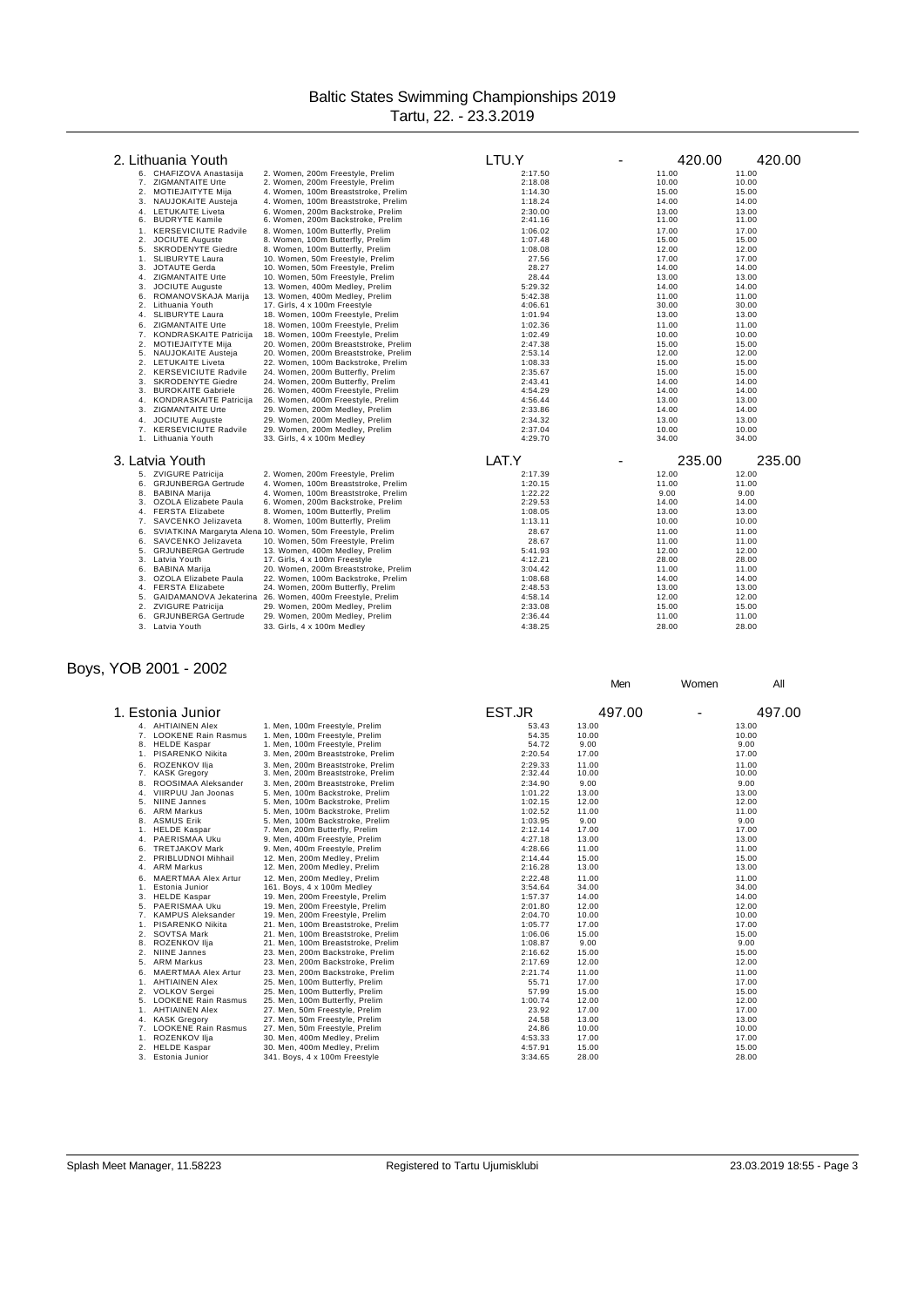| 2. Lithuania Junior                                        |                                                                   | LTU.JR             | 433.00         | 433.00         |
|------------------------------------------------------------|-------------------------------------------------------------------|--------------------|----------------|----------------|
| 2. GRIGAITIS Erikas                                        | 1. Men, 100m Freestyle, Prelim                                    | 53.32              | 15.00          | 15.00          |
| <b>KEBLYS Jokubas</b><br>3.                                | 1. Men, 100m Freestyle, Prelim                                    | 53.34              | 14.00          | 14.00          |
| <b>SMAILYS Titas</b><br>5.                                 | 1. Men, 100m Freestyle, Prelim                                    | 53.63              | 12.00          | 12.00          |
| <b>KLIMAS Pijus</b><br>3.                                  | 3. Men, 200m Breaststroke, Prelim                                 | 2:27.02            | 14.00          | 14.00          |
| <b>BUSKUS Augustinas</b><br>4.                             | 3. Men. 200m Breaststroke. Prelim                                 | 2:27.09            | 13.00          | 13.00          |
| <b>GRIGAITIS Erikas</b><br>1.                              | 5. Men, 100m Backstroke, Prelim                                   | 58.59              | 17.00          | 17.00          |
| <b>BUDRYS Benediktas</b><br>2.                             | 5. Men, 100m Backstroke, Prelim                                   | 1:00.82            | 15.00          | 15.00          |
| 7.<br><b>GUSTAITIS Dovydas</b>                             | 5. Men, 100m Backstroke, Prelim                                   | 1:02.76            | 10.00          | 10.00          |
| 2.<br><b>PRANCKEVICIUS Rytis</b>                           | 7. Men, 200m Butterfly, Prelim                                    | 2:18.36            | 15.00          | 15.00          |
| 3.<br>TARNAUSKAS Redas                                     | 7. Men, 200m Butterfly, Prelim                                    | 2:24.64            | 14.00          | 14.00          |
| 3.<br>POKALO Roman                                         | 9. Men, 400m Freestyle, Prelim                                    | 4:21.07            | 14.00          | 14.00          |
| 5.<br><b>GRIGALIONIS Gantas</b>                            | 9. Men, 400m Freestyle, Prelim                                    | 4:27.59            | 12.00          | 12.00          |
| 3.<br><b>KONSTANTINOV Paulius</b>                          | 12. Men, 200m Medley, Prelim                                      | 2:15.39            | 14.00          | 14.00          |
| 5.<br><b>BUDRYS Benediktas</b>                             | 12. Men, 200m Medley, Prelim                                      | 2:17.33            | 12.00          | 12.00          |
| 3.<br>Lithuania Junior                                     | 161. Boys, 4 x 100m Medley                                        | 4:00.82            | 28.00          | 28.00          |
| 6.<br><b>KEBLYS Jokubas</b>                                | 19. Men, 200m Freestyle, Prelim                                   | 2:02.28            | 11.00          | 11.00          |
| <b>GRIGALIONIS Gantas</b><br>8.                            | 19. Men, 200m Freestyle, Prelim                                   | 2:06.70            | 9.00           | 9.00           |
| 6.<br><b>BUSKUS Augustinas</b>                             | 21. Men, 100m Breaststroke, Prelim                                | 1:08.06            | 11.00          | 11.00          |
| <b>JANKAUSKAS Justas</b><br>7.                             | 21. Men, 100m Breaststroke, Prelim                                | 1:08.74            | 10.00          | 10.00          |
| <b>GRIGAITIS Erikas</b><br>1.                              | 23. Men, 200m Backstroke, Prelim                                  | 2:09.81            | 17.00          | 17.00          |
| <b>GUSTAITIS Dovydas</b><br>3.                             | 23. Men, 200m Backstroke, Prelim                                  | 2:16.95            | 14.00          | 14.00          |
| 3.<br><b>BUDRYS Benediktas</b>                             | 25. Men, 100m Butterfly, Prelim                                   | 58.52              | 14.00          | 14.00          |
| 6.<br><b>PRANCKEVICIUS Rytis</b><br>7.                     | 25. Men, 100m Butterfly, Prelim                                   | 1:00.86            | 11.00          | 11.00          |
| <b>KAZLOVAS Dominykas</b><br>8.<br><b>TARNAUSKAS Redas</b> | 25. Men, 100m Butterfly, Prelim                                   | 1:01.18<br>1:03.77 | 10.00<br>9.00  | 10.00<br>9.00  |
| 2. SMAILYS Titas                                           | 25. Men, 100m Butterfly, Prelim<br>27. Men, 50m Freestyle, Prelim | 24.36              | 15.00          | 15.00          |
|                                                            |                                                                   |                    |                |                |
| 3.<br><b>KEBLYS Jokubas</b><br>5.                          | 27. Men, 50m Freestyle, Prelim                                    | 24.40              | 14.00          | 14.00          |
| <b>GRIGAITIS Erikas</b><br>3.<br>POKALO Roman              | 27. Men, 50m Freestyle, Prelim<br>30. Men, 400m Medley, Prelim    | 24.75<br>4:59.06   | 12.00<br>14.00 | 12.00<br>14.00 |
| <b>KONSTANTINOV Paulius</b><br>4.                          | 30. Men, 400m Medley, Prelim                                      | 5:03.16            | 13.00          | 13.00          |
| 2. Lithuania Junior                                        | 341. Boys, 4 x 100m Freestyle                                     | 3:33.84            | 30.00          | 30.00          |
|                                                            |                                                                   |                    |                |                |
| 3. Latvia Junior                                           |                                                                   | LAT.JR             | 312.00         | 312.00         |
| 1. MARKOVS Arturs                                          | 1. Men, 100m Freestyle, Prelim                                    | 53.24              | 17.00          | 17.00          |
| <b>NAUMOV Kirill</b><br>6.                                 | 1. Men, 100m Freestyle, Prelim                                    | 53.65              | 11.00          | 11.00          |
| 2.<br>PRIEDNIEKS Marko                                     | 3. Men, 200m Breaststroke, Prelim                                 | 2:23.71            | 15.00          | 15.00          |
| 5.<br><b>KAHANOVICS Rihards</b>                            | 3. Men, 200m Breaststroke, Prelim                                 | 2:27.59            | 12.00          | 12.00          |
| <b>VEINBERGS Toms</b><br>3.                                | 5. Men, 100m Backstroke, Prelim                                   | 1:01.02            | 14.00          | 14.00          |
| 1.<br><b>BREGIS Kristofers Dags</b>                        | 9. Men, 400m Freestyle, Prelim                                    | 4:15.25            | 17.00          | 17.00          |
| AUDZEVICS Jekabs<br>2.                                     | 9. Men, 400m Freestyle, Prelim                                    | 4:18.40            | 15.00          | 15.00          |
| 1.<br><b>MARKOVS Arturs</b><br>2. Latvia Junior            | 12. Men, 200m Medley, Prelim<br>161. Boys, 4 x 100m Medley        | 2:08.63<br>3:54.77 | 17.00<br>30.00 | 17.00<br>30.00 |
| <b>MARKOVS Arturs</b><br>1.                                | 19. Men, 200m Freestyle, Prelim                                   | 1:55.62            | 17.00          | 17.00          |
| 2. BREGIS Kristofers Dags                                  | 19. Men, 200m Freestyle, Prelim                                   | 1:57.27            | 15.00          | 15.00          |
| 4. AUDZEVICS Jekabs                                        | 19. Men, 200m Freestyle, Prelim                                   | 2:01.44            | 13.00          | 13.00          |
| <b>KAHANOVICS Rihards</b><br>3.                            | 21. Men, 100m Breaststroke, Prelim                                | 1:06.27            | 14.00          | 14.00          |
| <b>RUDAVS Didzis</b><br>4.                                 | 21. Men, 100m Breaststroke, Prelim                                | 1:06.61            | 13.00          | 13.00          |
| PRIEDNIEKS Marko<br>5.                                     | 21. Men, 100m Breaststroke, Prelim                                | 1:07.38            | 12.00          | 12.00          |
| <b>VEINBERGS Toms</b><br>4.                                | 23. Men, 200m Backstroke, Prelim                                  | 2:17.43            | 13.00          | 13.00          |
| <b>MORTUZANS Emils Pauls</b><br>4.                         | 25. Men, 100m Butterfly, Prelim                                   | 59.21              | 13.00          | 13.00          |
| <b>NAUMOV Kirill</b><br>6.                                 | 27. Men, 50m Freestyle, Prelim                                    | 24.81              | 11.00          | 11.00          |
| <b>MARKOVS Arturs</b><br>8.                                | 27. Men, 50m Freestyle, Prelim                                    | 24.87              | 9.00           | 9.00           |
| 1.<br>Latvia Junior                                        | 341. Boys, 4 x 100m Freestyle                                     | 3:33.51            | 34.00          | 34.00          |

# Women, YOB 2002 - 2003

|    |                          |                                      |         | Men | Women  | All    |
|----|--------------------------|--------------------------------------|---------|-----|--------|--------|
|    | 1. Estonia Junior        |                                      | EST.JR  |     | 501.00 | 501.00 |
|    | 1. LINT Laurika          | 2. Women, 200m Freestyle, Prelim     | 2:08.32 |     | 17.00  | 17.00  |
|    | 2. HEINLO Helena         | 2. Women, 200m Freestyle, Prelim     | 2:09.32 |     | 15.00  | 15.00  |
|    | 3. PRIIDEL Melissa       | 2. Women, 200m Freestyle, Prelim     | 2:12.92 |     | 14.00  | 14.00  |
|    | 4. LESSING Getriin Marii | 2. Women, 200m Freestyle, Prelim     | 2:14.23 |     | 13.00  | 13.00  |
|    | 7. SARAP Isabel          | 2. Women, 200m Freestyle, Prelim     | 2:15.98 |     | 10.00  | 10.00  |
|    | 4. PRIIDEL Melissa       | 4. Women, 100m Breaststroke, Prelim  | 1:18.89 |     | 13.00  | 13.00  |
|    | KRIVORUKOVA Sofja        | 6. Women, 200m Backstroke, Prelim    | 2:22.46 |     | 17.00  | 17.00  |
| 2. | <b>HANSALU Katriin</b>   | 6. Women, 200m Backstroke, Prelim    | 2:25.18 |     | 15.00  | 15.00  |
| 2. | <b>KORNET Diana</b>      | 8. Women, 100m Butterfly, Prelim     | 1:07.73 |     | 15.00  | 15.00  |
| 5. | JOGI Ida Tuule           | 8. Women, 100m Butterfly, Prelim     | 1:21.52 |     | 12.00  | 12.00  |
|    | KALJUVALD Tiina-Britt    | 10. Women, 50m Freestyle, Prelim     | 27.46   |     | 17.00  | 17.00  |
|    | 2. HEINLO Helena         | 10. Women, 50m Freestyle, Prelim     | 27.48   |     | 15.00  | 15.00  |
|    | 4. KAARE Kertu           | 10. Women, 50m Freestyle, Prelim     | 27.60   |     | 13.00  | 13.00  |
| 5. | <b>KALVET Laura</b>      | 10. Women, 50m Freestyle, Prelim     | 28.07   |     | 12.00  | 12.00  |
| 8. | <b>MAETLIK Elisabet</b>  | 10. Women, 50m Freestyle, Prelim     | 28.42   |     | 9.00   | 9.00   |
|    | 1. KRIVORUKOVA Sofja     | 13. Women, 400m Medley, Prelim       | 5:14.87 |     | 17.00  | 17.00  |
|    | 2. PRIIDEL Melissa       | 13. Women, 400m Medley, Prelim       | 5:19.22 |     | 15.00  | 15.00  |
|    | Estonia Junior           | 171. Women, 4 x 100m Freestyle       | 3:59.77 |     | 34.00  | 34.00  |
|    | 1. LINT Laurika          | 18. Women, 100m Freestyle, Prelim    | 58.78   |     | 17.00  | 17.00  |
| 2. | <b>HEINLO Helena</b>     | 18. Women, 100m Freestyle, Prelim    | 59.23   |     | 15.00  | 15.00  |
| 3. | KALJUVALD Tiina-Britt    | 18. Women, 100m Freestyle, Prelim    | 1:00.97 |     | 14.00  | 14.00  |
|    | 6. LESSING Getriin Marii | 18. Women, 100m Freestyle, Prelim    | 1:01.57 |     | 11.00  | 11.00  |
|    | 7. MAETLIK Elisabet      | 18. Women, 100m Freestyle, Prelim    | 1:01.63 |     | 10.00  | 10.00  |
| 4. | JOGI Ida Tuule           | 20. Women, 200m Breaststroke, Prelim | 3:04.25 |     | 13.00  | 13.00  |
| 1. | <b>HANSALU Katriin</b>   | 22. Women, 100m Backstroke, Prelim   | 1:06.32 |     | 17.00  | 17.00  |
| 2. | KRIVORUKOVA Sofja        | 22. Women, 100m Backstroke, Prelim   | 1:07.28 |     | 15.00  | 15.00  |
| 6. | <b>VUTT Hanna Grete</b>  | 22. Women, 100m Backstroke, Prelim   | 1:11.60 |     | 11.00  | 11.00  |
| 2. | <b>HANSALU Katriin</b>   | 24. Women, 200m Butterfly, Prelim    | 2:45.86 |     | 15.00  | 15.00  |
|    | 1. HEINLO Helena         | 26. Women, 400m Freestyle, Prelim    | 4:40.69 |     | 17.00  | 17.00  |
|    | 4. LESSING Getriin Marii | 26. Women, 400m Freestyle, Prelim    | 4:56.46 |     | 13.00  | 13.00  |
| 1. | <b>PRIIDEL Melissa</b>   | 29. Women, 200m Medley, Prelim       | 2:27.26 |     | 17.00  | 17.00  |
| 4. | <b>VUTT Hanna Grete</b>  | 29. Women, 200m Medley, Prelim       | 2:36.49 |     | 13.00  | 13.00  |
| 2. | Estonia Junior           | 331. Women, 4 x 100m Medlev          | 4:32.44 |     | 30.00  | 30.00  |